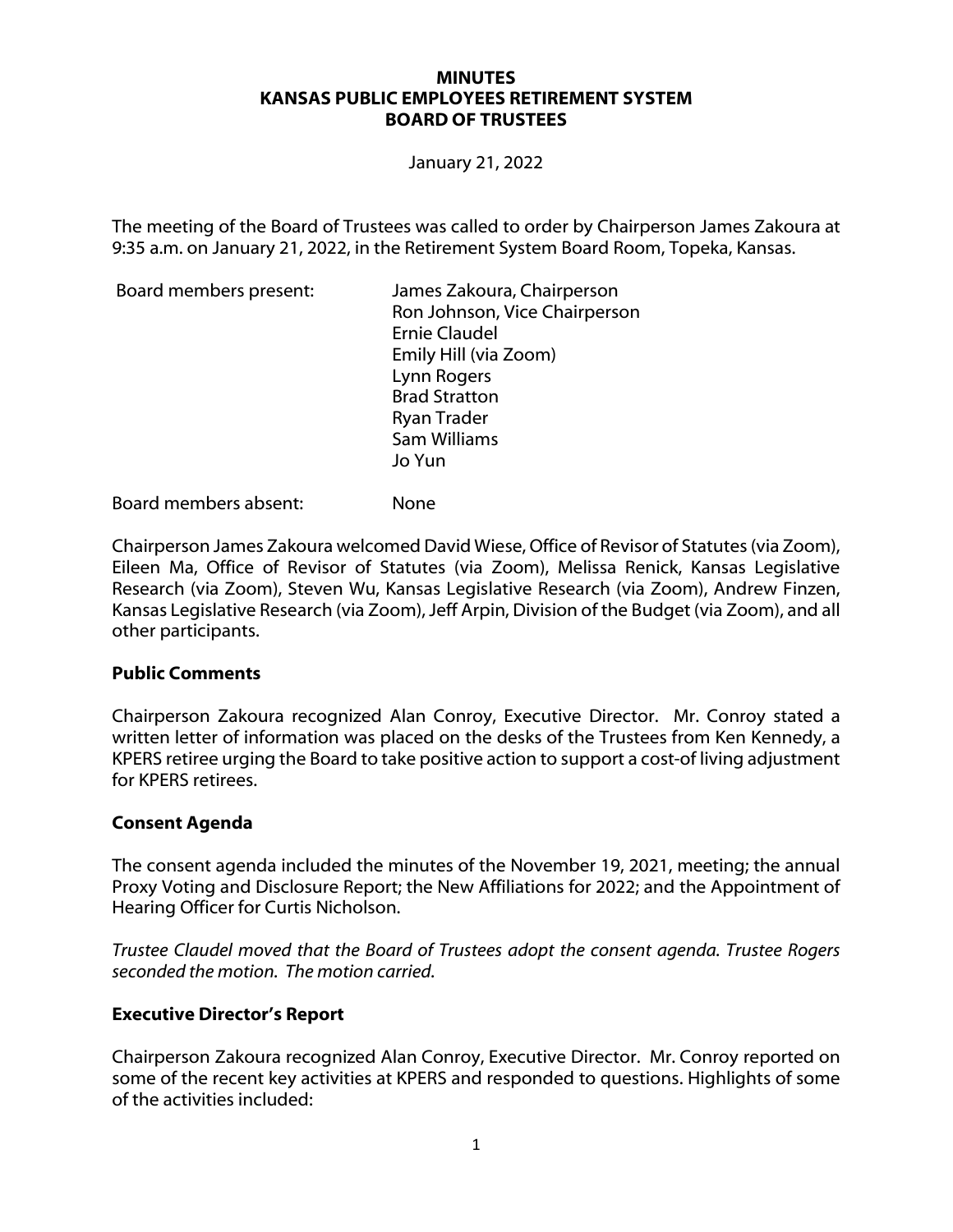Governor Kelly directed State agencies to have employees return to work on January 3, 2022. At that time, KPERS staff who had been working from home returned to the office. Staff who have been approved to work from home under the KPERS Remote Work Policy may work from home up to two days per week.

In total there were 41 staff that tested positive for COVID-19 between November 2020 and January 21, 2022. All staff are either recovering at home or have recovered.

KPERS continues to take precautions to prevent the spread of COVID-19. Staff should perform a daily self-health screening. Masks are required when employees are out of their work area, and extra cleaning of the building during the day.

KPERS follows the Kansas Department of Health and Environment's and the Department of Administration's guidelines for staff who have been exposed to or are being tested for COVID-19. This information was updated on January 11, 2022, to coincide with the new CDC guidance.

Benefits and Member Services staff have been working with employers to complete affiliation applications for the Kansas Public Employees Retirement System. Staff member have received 13,000 incoming phone calls and responded to 3,000 email requests. Staff members assisted 400 members and survivors who physically visited the Retirement System's office during the months of November and December.

Staff members also have been working with other divisions to reconcile calendar year 2022 benefit payment records and tax information to finalize approximately 131,400 1099-R tax forms for printing and distribution. Staff members have been participating in numerous requirement sessions for the Modernization Project, preparations for the 2021 Member Annual Statement project, the Data Governance initiative and preparing to issue the 2022 tax withholding notices.

Fiscal Services has completed the 2021 Annual Comprehensive Financial Report (ACFR) which was published to the KPERS website on December 17, 2021.

The Employer Auditing Unit has completed 31 employer audits since July 1, 2021, with 45 in progress and an additional 20 assigned.

The Employer Reporting Unit has handled over 1,900 calls and emails from employers since the last Board meeting.

The private markets investment staff conducted due diligence meetings with two private equity firms and one noncore real estate firm. Staff members have been working with Mercer to prepare three investment recommendations for the January Investment Committee meeting. The public markets investment staff have completed the annual disclosure reporting process, as well as the annual proxy voting audit process. The entire investment staff have been engaged in the annual review and update of the Investment Monitoring System Procedures manual.

Planning and Research staff has been working on legislative preparation and the data governance project. Staff also prepared materials and presented to the Joint Committee on Pensions, Investments, and Benefits and the Senate Republican Caucus. Planning and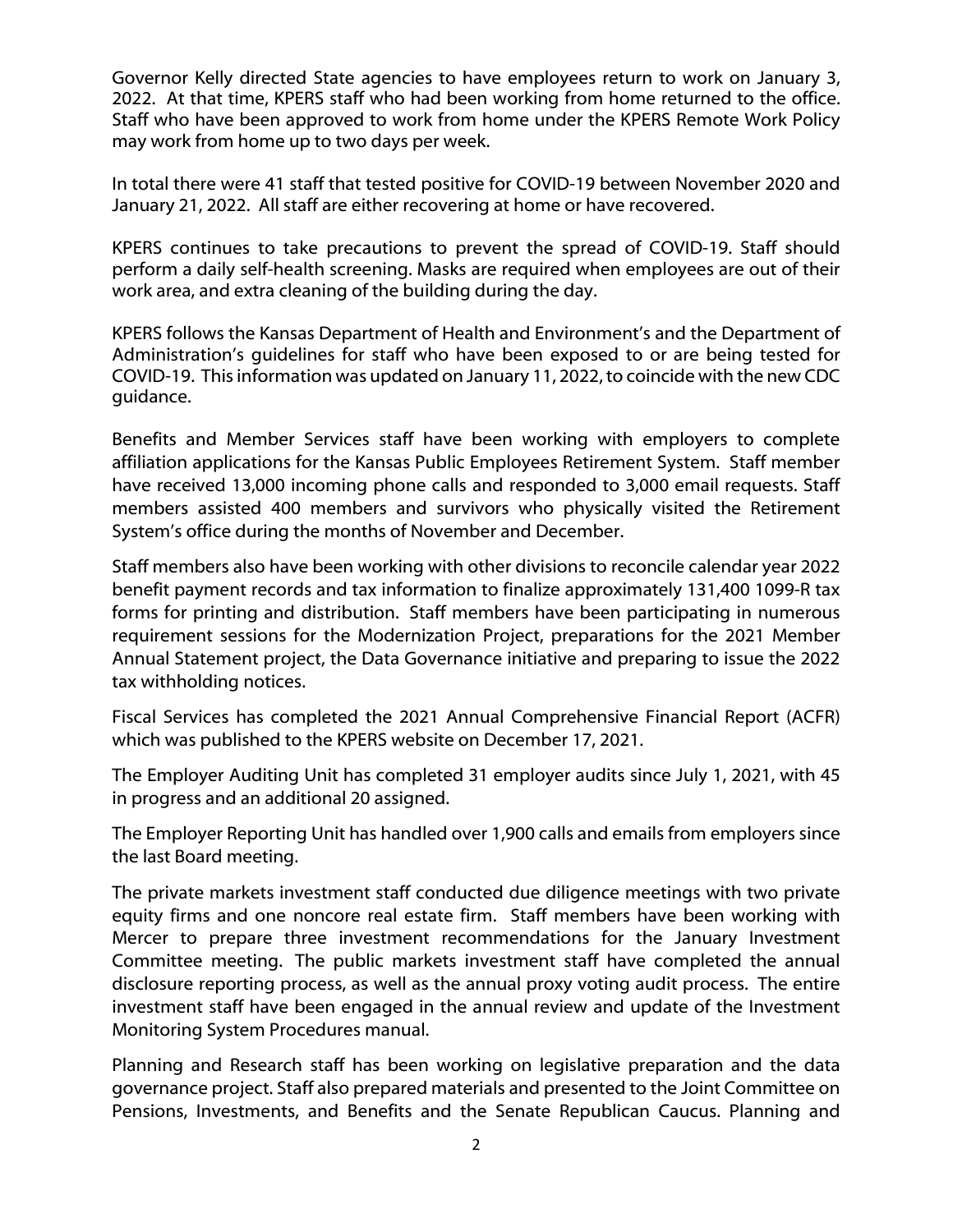Research staff has also been working with consulting actuaries Cavanaugh Macdonald on various cost studies related to additional funding.

The KPERS 457 team has added five more local government offices to the KPERS 457 plan, including Dodge City Community College, Kansas Workers Risk Cooperative for Counties, the cities of Clearwater and Valley Falls, and the Horton Housing Authority. This brings the total number of joinders signed to sixteen for the year.

The Division of Information Technology has been focusing on moving some operations to the cloud for the infrastructure team. Staff has signed a contract with NICE CX1 to implement a new cloud-based contact center.

The Security staff has remediated the Log4J Exploit. The exploit was rated a 10 out of 10 on the Common Vulnerability Scoring System.

The KPERS security vendor, Optiv, performed and completed the security assessment for the Member and Employer web portals and the perimeter penetration testing, which is designed to evaluate the overall KPERS security posture.

The Application Development and Database team is participating in the requirements meeting for the KAPS modernization project. Staff has been working on documentation for System Development Life Cycle (SDLC), modernization co-development, and as-is documentation. The developers are also working with the Sagitec team to support the KITS legacy system.

KPERS continues the search for Deputy Chief Information Officer to replace Max Williams, who will be retiring in April 2022.

In the area of internal communications, staff continued executing KPERS' internal communications plan, revamping the way we recognize employees for their career service awards, and designed branded facemasks for employees. We also began working on communications for the new data governance program and further efforts on change readiness associated with the modernization initiative.

Staff members provided ongoing communications support for the annual 1099-R tax form project, developed a new video about KPERS' deferred retirement option program (DROP), and began planning for new optional life insurance benefits coming soon. Staff members assisted with the completion of the 2021 efforts with the State's Health Quest program to provide a financial literacy program for State employers enrolled in employee health insurance.

Staff has continued to work on the final design stages of the kpers.org website to incorporate user feedback and began building the actual website, including technical efforts, coding, and cascading style sheet development.

The communications team distributed employer emails on annual processes like service quarter verification, employer rate certifications, and optional life insurance. Staff also had various ad hoc topics affecting members and employers including pre-retirement seminar invites and miscellaneous operational messages. Staff also continued with support to implement our brand refresh, including efforts to develop a new tagline for all KPERS 457 communications. We also supported member and employer webinar communications and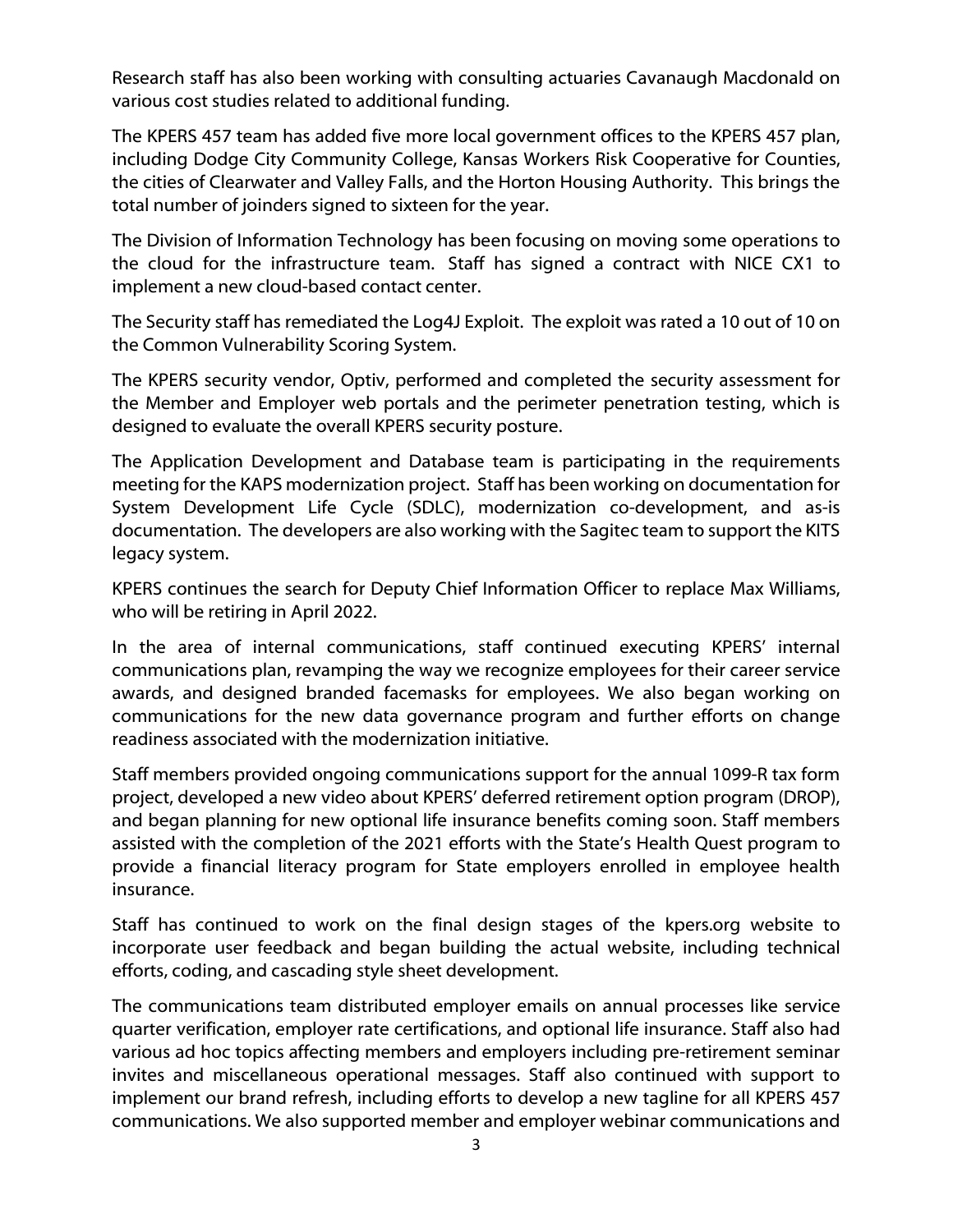2022 planning. In addition, we provided communications support for the annual financial report project and the modernization initiative.

The Modernization Project is close to completing requirements analysis and moving to conceptual design. Many details have been defined in requirements analysis, but two strategic areas of focus remain: (1) How will the system best meet the needs of the Communications Department so that Communications can proactively engage members to help them prepare for retirement, and (2) How will KPERS design IT processes and platforms to ensure success in Modernization and support long-term support of the system by KPERS IT?

Alan Conroy, Executive Director participated in three outside presentations since the last Board meeting, all legislative related. He made a general KPERS presentations on current topics to the Joint Committee on Pensions, Investments, and Benefits, the Senate Republican Caucus, and the House Committee on Insurance and Pensions.

Due to the pandemic KPERS did not hold the annual Holiday Luncheon. However, staff with their astonishing giving spirit adopted, and provided gifts for 20 Head Start families from the Sheldon Head Start School here in Topeka. The Head Start Program serves Pre-K children and provides a wide variety of services that are vital to boost the school readiness of low-income children. The Sheldon Head Start Program and the 20 families were very appreciative of the gifts.

# **Investment Operations**

The Chairperson recognized Liz Miller, Chief Investment Officer. Ms. Miller reviewed the November 30, 2021, investment performance report. Ms. Miller reported that the Retirement System's investment portfolio produced a total return of 13.6% for the calendar year to date time period (not annualized), outperforming the Policy Index return of 10.5%. She reported that, for the one year ending November 30, 2021, the System's investment portfolio achieved a 16.6% total return, outperforming the Policy Index return of 14.0%. Ms. Miller also reported on longer term investment performance results, reporting that the Retirement System's investment portfolio produced an average annualized total return of 10.2% for the trailing ten-year time period, and a 7.9% average annualized total return for the trailing 25-year time period ending November 30, 2021. The System's investment portfolio outperformed the Policy Index benchmark for all time periods reported.

The Chairperson recognized Aysun Kilic, Meketa Investment Group. Ms. Kilic reviewed Meketa's Capital Markets Outlook and Risk Metrics Report and responded to questions.

# **Investment Committee Report**

The Investment Committee met on Thursday, January 20, 2022. Acting Chairperson Brad Stratton, of the Investment Committee, provided a brief report.

*Trustee Stratton moved that the Board of Trustees approve a commitment of up to \$24 million to New Enterprise Associates 18, L.P. and up to \$16 million to NEA 18 Venture Growth Equity, L.P., and to authorize staff to proceed with the investments pending a satisfactory and final legal*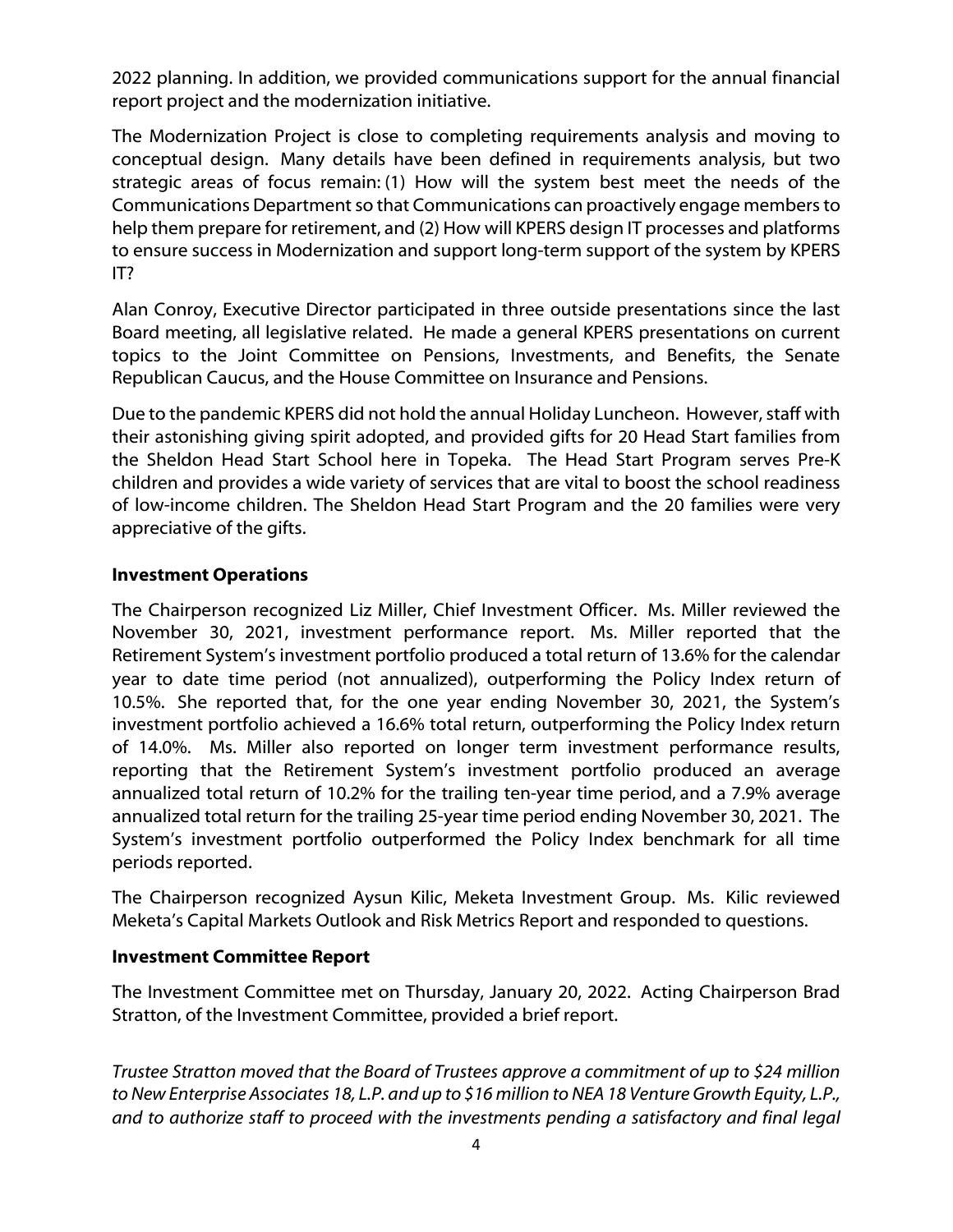*review of corresponding partnership documents. Trustee Johnson seconded the motion. The motion carried.*

*Trustee Stratton moved that the Board of Trustees approve a commitment of up to \$40 million to Green Equity Investors IX, L.P., and to authorize staff to proceed with the investment pending a satisfactory and final legal review of corresponding partnership documents. Trustee Williams seconded the motion. The motion carried.*

*Trustee Stratton moved that the Board of Trustees approve a commitment of up to \$65 million to EQT Exeter Industrial Core-Plus Fund IV, LP, and to authorize staff to proceed with the*  investment pending a satisfactory and final legal review of corresponding partnership *documents. Trustee Yun seconded the motion. The motion carried.*

*Trustee Stratton moved that the Board of Trustees direct staff to renew the Custodial Contract with State Street Bank and Trust Company in order to continue retaining State Street as the System's custodial bank services provider for the renewal period of April 1, 2022 through April 1, 2024. Trustee Claudelseconded the motion. The motion carried.*

# **Audit Committee Report**

The Audit Committee met on Thursday, January 20, 2022. Ron Johnson, Chairperson of the Committee, provided a report on the meeting and responded to questions.

# **Personnel Committee Report**

Chairperson Zakoura recognized Trustee Ernie Claudel, Chairperson of the Personnel Committee. The Personnel Committee met on Friday, January 21, 2022. Trustee Claudel provided a report and responded to questions.

*Trustee Claudel moved that the Board of Trustees approve the adoption of the updated pay grades for positions as recommended by the Executive Director and CBIZ Compensation Consulting as a result of the classification and compensation study that was recently completed and that such pay grades be implemented at the beginning of Fiscal Year 2023, or as soon thereafter as practical. Trustee Traderseconded the motion. The motion carried.*

# **KPERS Death and Disability Plan Valuation**

Chairperson Zakoura recognized Tasha S. Kahn, FSA, MAAA, Principal, Millman, Inc. Ms. Kahn introduced Maxwell Berube, FSA, MAAA, Actuary, Milliman, Inc., and Jack Chmielewski, FSA, MAAA, EA, Milliman, Inc. Ms. Kahn, Mr. Berube, and Mr. Chmielewski presented an annual report on the Death and Disability Plan Valuation as of June 30, 2021. The actuarial valuation of the KPERS Death and Disability plan is performed annually under the requirements of the Governmental Accounting Standards Board (GASB) Statement No. 75, *Accounting and Financial Reporting for Postemployment Benefits Other Than Pensions.* Ms. Kahn, Mr. Berube, and Mr. Chmielewski responded to questions.

*Chairperson Zakoura moved that the Board of Trustees adopt the June 30, 2021 valuation of the KPERS Death and Disability Plan. Trustee Rogers seconded the motion. The motion carried.*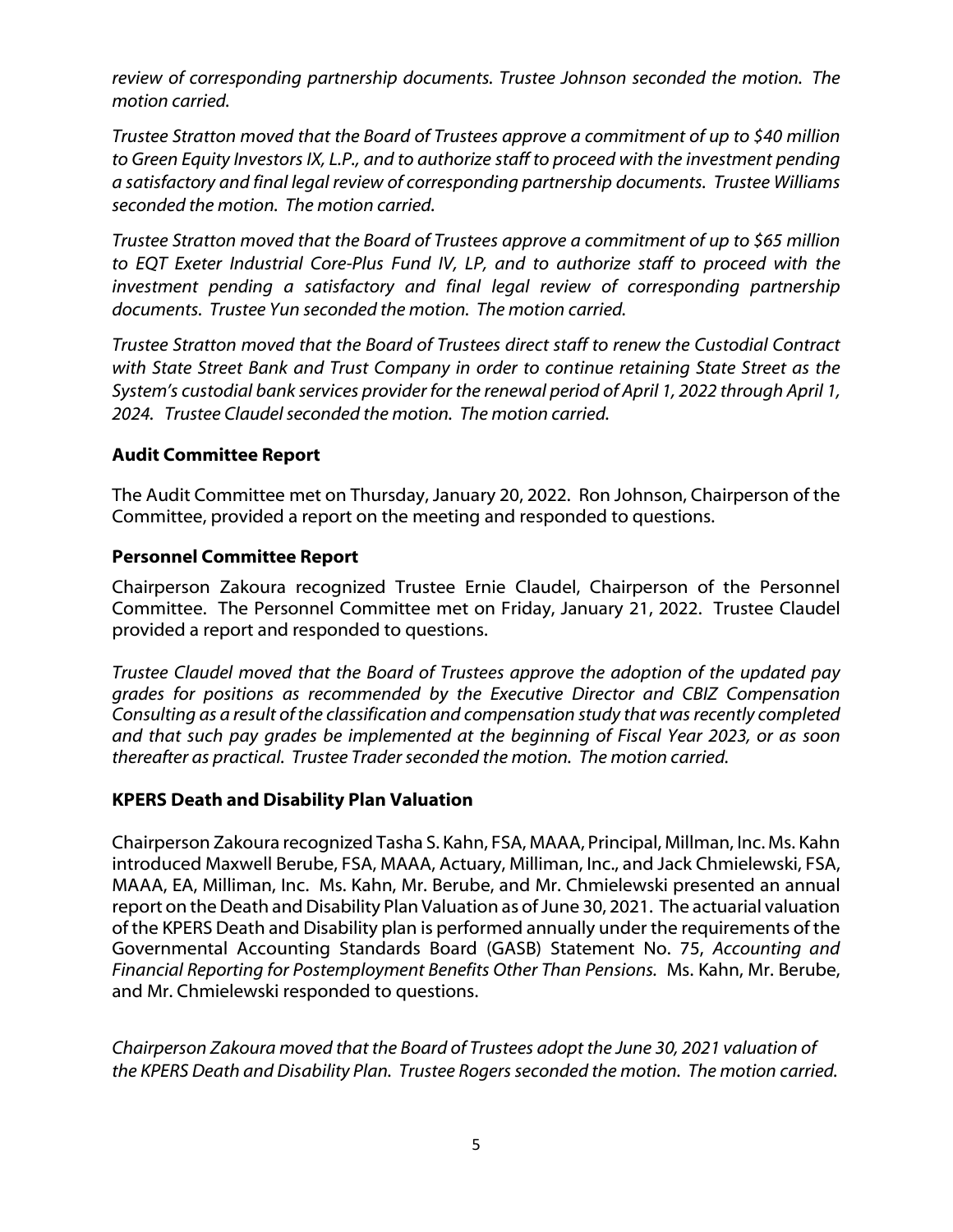# **Discussion and Review as Requested by the Joint Committee on Pensions, Investments, and Benefits Regarding a Cost-of-Living Adjustment for KPERS Retirees**

Chairperson Zakoura recognized Alan Conroy, Executive Director and Jarod Waltner, Planning and Research Officer. Mr. Conroy stated that the Joint Committee on Pensions, Investments, and Benefits met in December and requested that the KPERS Board of Trustees review retiree cost-of-living adjustments and provide a recommendation to the 2022 Legislature. Mr. Conroy presented the cost-of-living adjustment history.

Mr. Waltner presented the funding of benefit changes, the cost-of-living adjustment projected costs and considerations.

Mr. Conroy discussed the options to present to the Joint Committee on Pensions, Investments, and Benefits regarding the cost-of-living adjustments for KPERS retirees.

*Trustee Rogers moved that the Board of Trustees adopt as written in Option # 2 to the Joint Committee on Pensions, Investments, and Benefits – Recommend a Pre-Funding Cost-of-Living Adjustment - KPERS Board of Trustees recognizes the length of time our retirees and beneficiaries have gone without a cost-of-living adjustment. The last permanent cost-of living adjustment granted was in 1998. Currently, 88% of retirees have never received a cost-of-living adjustment. We recommend the Legislature provide a meaningful cost-of-living adjustment to deserving KPERS retirees. In granting the adjustment, the Legislature should review the impact of inflation on retiree benefits since the last adjustment and consider those who have been most affected. However, any cost-of-living adjustment granted by the Legislature should be fully funded (paid in advance) to avoid increasing KPERS' unfunded actuarial liabilities. The funding soundness of the Trust Fund remains the top priority of the Board.* 

*Trustee Stratton moved to amend the recommendation by adding the word* one-time *in the*  following sentence. We recommend the Legislature provide a meaningful **one-time** cost-of*living adjustment to deserving KPERS retirees. Trustee Yun seconded the motion. The motion carried. Trustee Claudel voted no.*

*Trustee Rogers moved that the Board of Trustees adopt as written in Option # 2 to the Joint Committee on Pensions, Investment, and Benefits – Recommend a Pre-Funded Cost-of-Living Adjustment - KPERS Board of Trustees recognizes the length of time our retirees and beneficiaries have gone without a cost-of-living adjustment. The last permanent cost-of living adjustment granted was in 1998. Currently, 88% of retirees have never received a cost-of-living adjustment. We recommend the Legislature provide a meaningful onetime cost-of-living adjustment to deserving KPERS retirees. In granting the adjustment, the Legislature should review the impact of inflation on retiree benefits since the last adjustment and consider those who have been most affected. However, any cost-of-living adjustment granted by the Legislature should be fully funded (paid in advance) to avoid increasing KPERS' unfunded actuarial liabilities. The funding soundness of the Trust Fund remains the top priority of the Board. Trustee Yun seconded the motion. The motion carried. Trustee Claudel voted no.*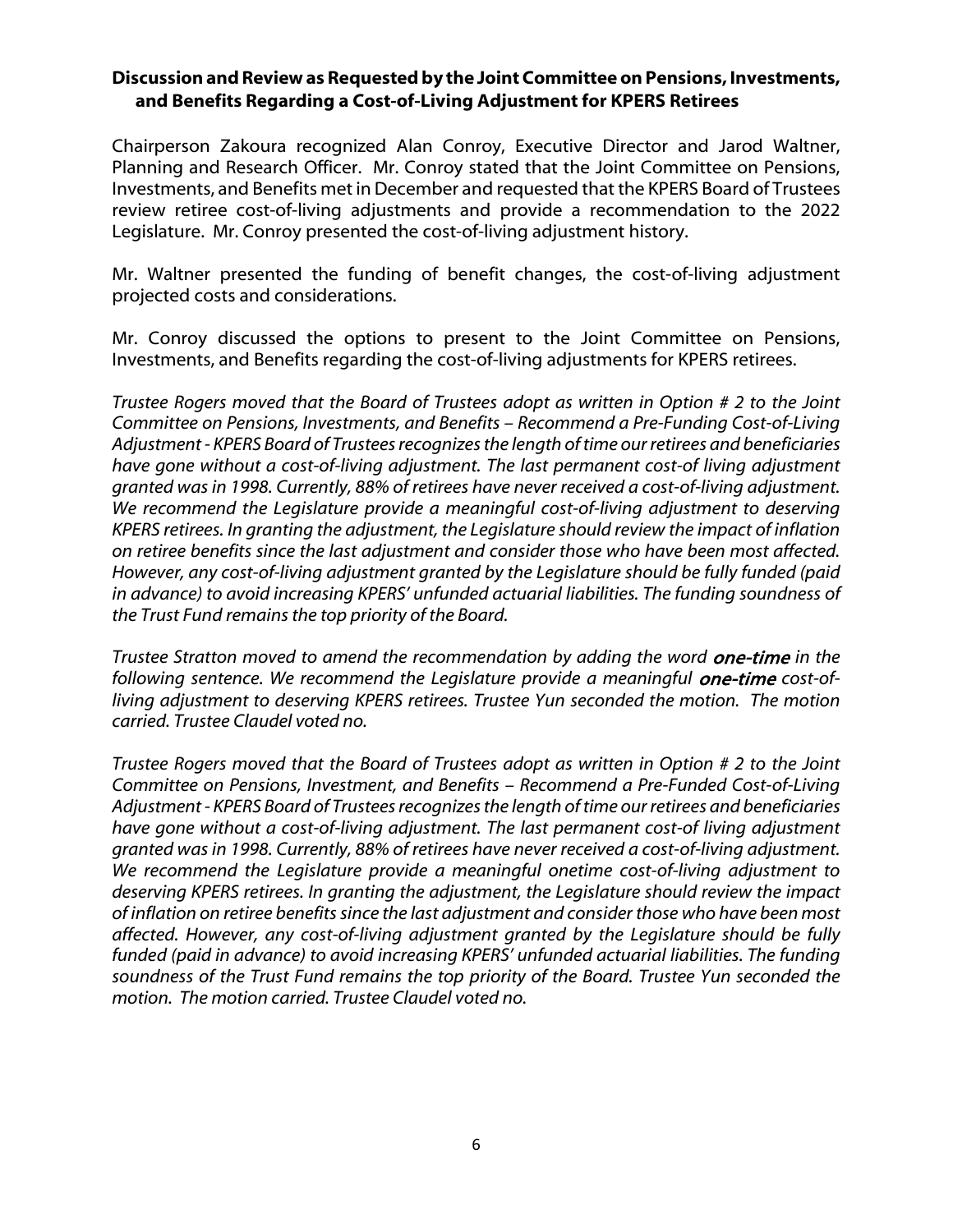### **Continued Discussion and Information on the Actuarial Investment Assumed Rate of Return**

Chairperson Zakoura recognized Alan Conroy, Executive Director. Mr. Conroy reviewed the Investment Return Assumption Scenarios.

Mr. Conroy also reviewed the guardrails for the actuary to maintain a funded ratio of at least 70%. The current statutory cap on annual increase in employer contribution of 1.2% would not be imposed, and to keep peak employer contribution in the current 13% to 14% range, the amortization schedules, actuarial cost projections, and to use reamortization as a last resort to mitigate the impact of the change and maintain the first three guardrails.

Mr. Waltner presented the scenarios for the amortization schedules and maintain existing amortization schedule. He also reviewed the comparison of projected employer contribution rates under various investment return assumptions using the four scenarios. Mr. Waltner responded to questions.

Chairperson Zakoura recognized Pat Beckham, FSA, EA, FCA, MAAA, Principal and Consulting Actuary, Cavanaugh Macdonald. Ms. Beckham reviewed the comparison of projected funded ratio, recommending a 6.75% investment return assumption starting in the 12/31/2021 valuation with 22-year reamortization. Ms. Beckham responded to questions.

Chairperson Zakoura recognized Allan Emkin, Managing Principal, Meketa Investment Group. Mr. Emkin confirmed the recommendation that was presented by Ms. Beckham. Mr. Emkin responded to questions.

Mr. Conroy reviewed the scenarios the Board members would like to review at the March 25, 2022 Board meeting:

Scenario 1 - Trustee Johnson – An example of a 6.75% investment return assumption starting in the 12/31/2021 valuation, and reamortize the entire unfunded actuarial liability over 15 years.

Scenario 2 - Trustee Stratton – An example of a 7.0% investment return assumption starting in the 12/31/2021 valuation.

Scenario 3 - Trustee Hill – An example of a 7.0% investment return assumption starting in the 12/31/2021 valuation without the reamortization. And an example of a 7.0% investment return assumption starting in the 12/31/2021 valuation, and reamortize the entire unfunded actuarial liability over 15 years.

Scenario 4 - Trustee Zakoura- An example of 7.05% investment return assumption starting in the 12/31/2021 valuation, and reamortize the entire unfunded actuarial liability over 15 years.

Scenario 5 - Trustee Trader – An example with 6.75%, 7.0%, and 7.25% investment return assumption starting in the 12/31/2021 valuation, and reamortize the entire unfunded actuarial liability over 15 years.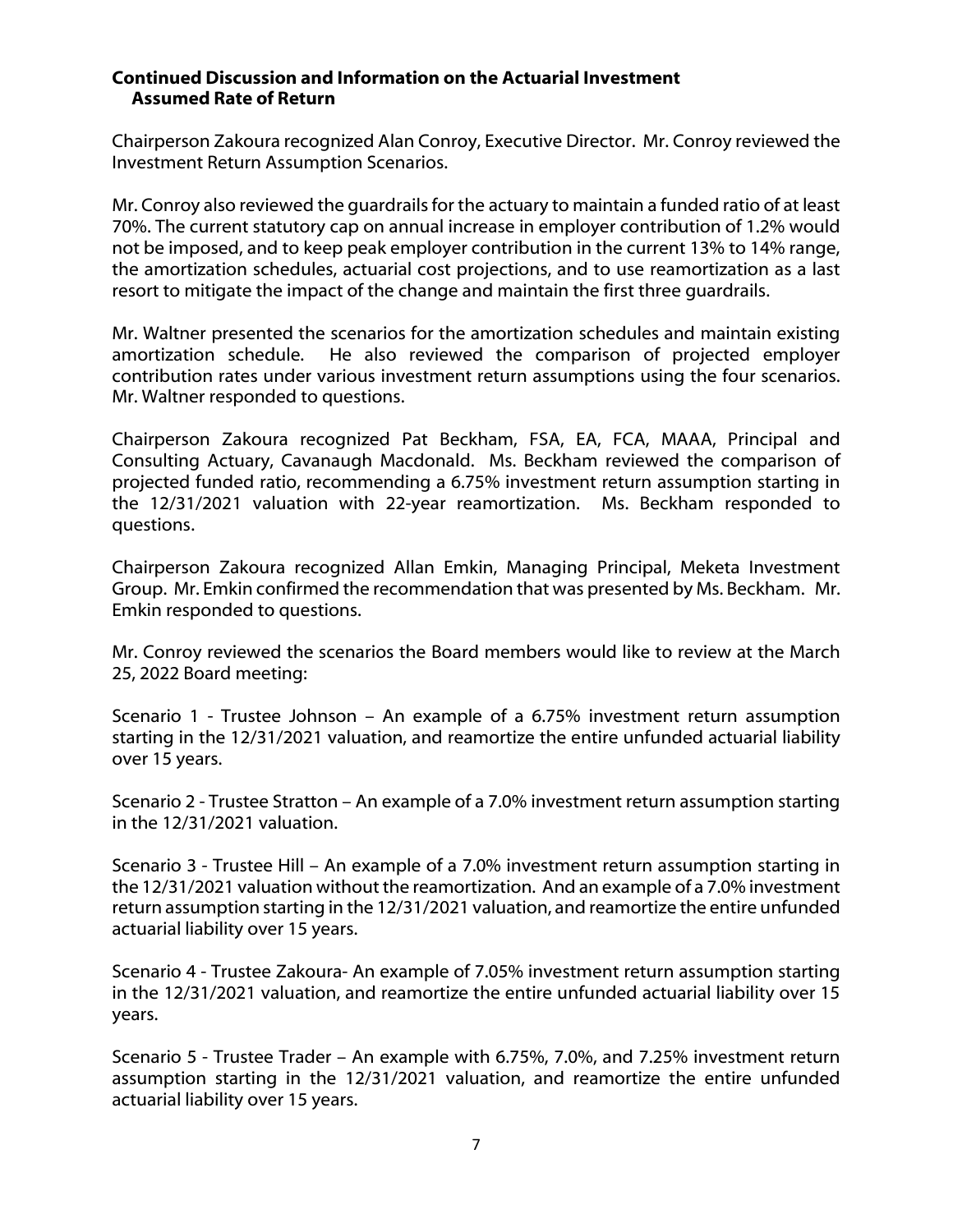## **Retirement System Operations Report**

Chairperson Zakoura recognized Mary Beth Green, Chief Benefits Officer. Ms. Green reviewed member service performance for November and December 2021 and responded to questions.

### **Retirement System Financial Report**

Chairperson Zakoura recognized Judy McNeal, Chief Fiscal Officer. Ms. McNeal reviewed the preliminary December 31, 2021, financial statements and responded to questions.

## **Report and Review of Governor's Budget Recommendations for KPERS for Fiscal Year 2022 and 2023**

Chairperson Zakoura recognized Jarod Waltner, Planning and Research Officer. Mr. Walter presented a report and reviewed the Governor's Budget Recommendations for KPERS Fiscal Years 2022 and 2023. Mr. Waltner stated that the Governor's Budget Report contains recommendations for the KPERS operating budget, including the modernization initiative and to pay the remaining balance of the delayed employer contribution payments from FY 2017 and FY 2019. Mr. Waltner responded to questions.

### **Improving Member Communication – Member Satisfaction Survey**

Chairperson Zakoura recognized Alan Conroy, Executive Director. Mr. Conroy introduced Emily Wilson, Communications Specialist. Ms. Wilson reviewed the 2021 Communications survey. The Communications Division conducted an annual survey to assess member satisfaction with KPERS' communications, preferred communication channels, and frequency of those communications. Ms. Wilson responded to questions.

#### **Presentation of KPERS Summary Overview for Policy Makers**

Chairperson Zakoura recognized Jarod Waltner, Planning and Research Officer. Mr. Waltner reviewed the sample welcome letter and attachment *KPERS Fast Facts*, which will be sent to the 2022 Legislature. Mr. Waltner respond to questions.

### **Presentation of the KPERS Annual Comprehensive Financial Report for the Fiscal Year Ended June 30, 2021**

Chairperson Zakoura recognized Judy McNeal, Chief Fiscal Officer. Ms. McNeal presented the highlights of the KPERS Annual Comprehensive Financial Report for Fiscal Year 2021 and responded to questions.

# **Sample Legislative Activity Report on KPERS Related Issues**

Chairperson Zakoura recognized Jarod Waltner, Planning and Research Officer. Mr. Waltner provided a summary of current legislative issues pertaining to KPERS, discussed up-to-date e-mail communications of KPERS' legislative activities, and responded to questions.